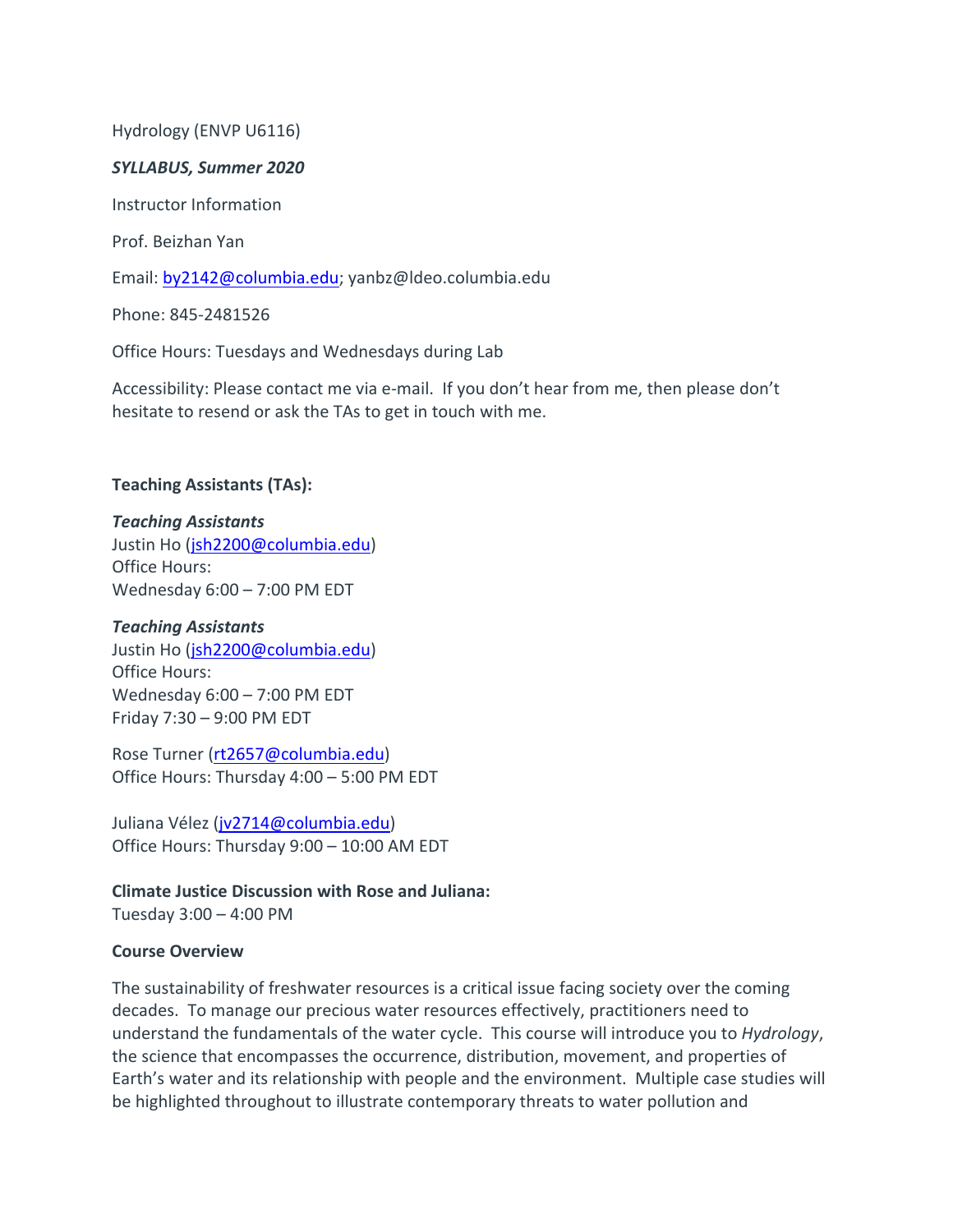sustainability. As part of the course, you will apply the knowledge that you gain to policy and management challenges related to the water resources. Also this year, we will explore how globalization and new technologies has fundamentally transformed hydrologic systems.

# Learning Objectives

You are expected to understand the key components of the water cycle (including precipitation, evapotranspiration, groundwater, and surface water) and the basics of water quality. Sustainability issues in water management will be explored for various regions – including those in developing and developed countries – and at various scales (local to global). You should be prepared to apply your understanding of hydrology to specific cases studies

# Course Content

\* Make sure to check Courseworks for any updates or changes to the requirements. \*

The course consists of five 2.5 hour lectures, and four labs. The course content is listed below:

- 1. The Science of Hydrology (July 14, 2020)
- 1. Why policy students should care about hydrology?
- 2. What is the water cycle, and how is it linked to the climate system?
- 3. How to prepare a *water* budget?

*Readings that you should complete before this lecture:*

Davie: Edition  $3$  - Chapter 1, pp.  $1 - 18$ .

*Recommended readings:* Pearce: *The Crops Fail* & *We Mine Our Children's Water*, pp. 1 – 63

- 2. Precipitation and Evapotranspiration (July 21, 2020)
- 1. How is water exchanged between the atmosphere and land?
- 2. What happens to water once it infiltrates the soil?
- 3. How does agricultural water use affect the water cycle?

*Readings that you should complete before this lecture:*

Davie: E3, Ch 2, pp. 19 – 48, Ch3 pp. 49 – 68.

*Recommended readings:* Pearce: *The Wet Places Die* & *Floods May Not Be Far Behind, pp. 67 – 127*

3. Surface Water and Probability in Hydrology (July 28, 2020)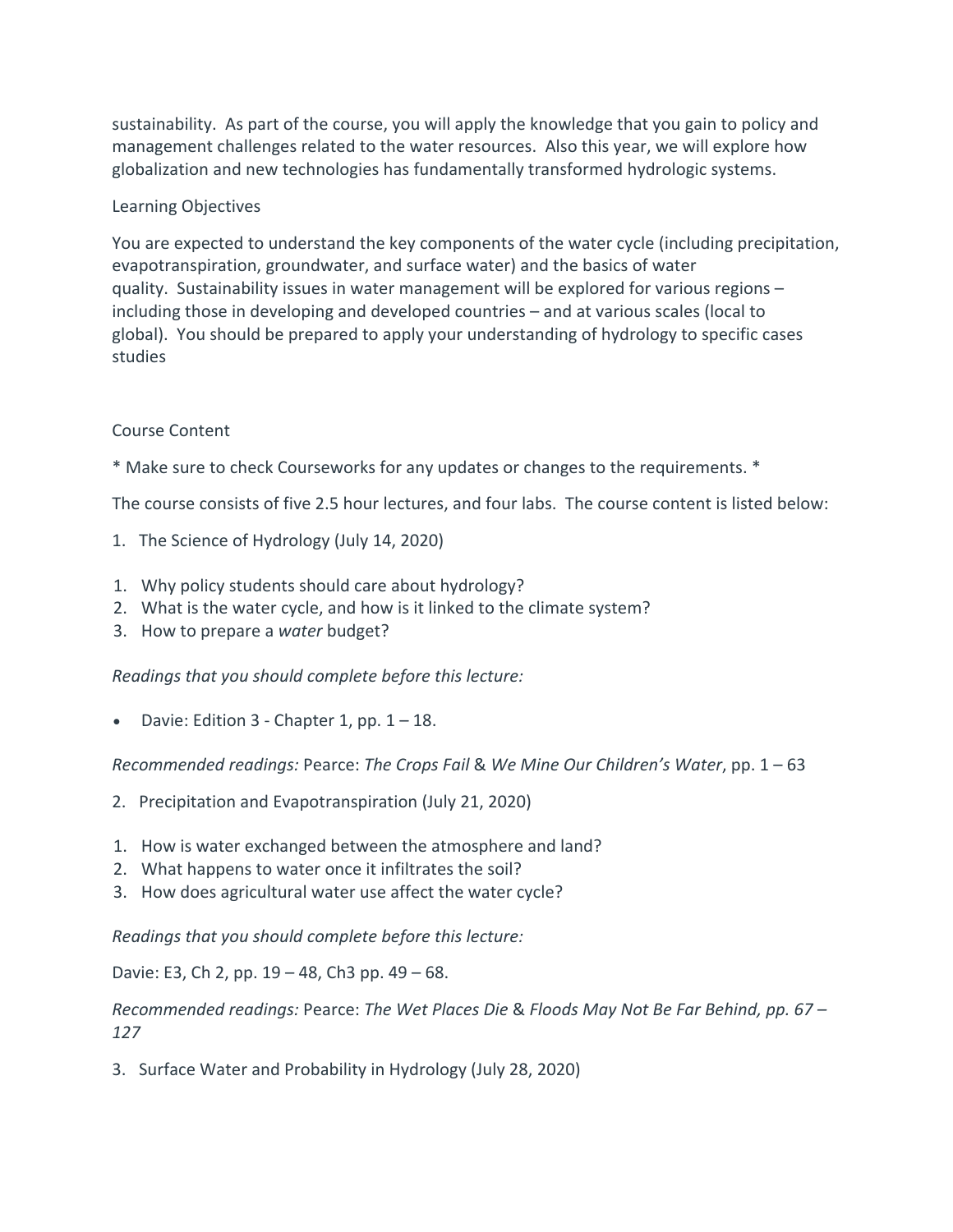- 1. What are the characteristics of water flow in rivers, and how do we measure and model this flow?
- 2. How do we deal with probabilities in hydrology?
- 3. How do we quantify risk and uncertainty for hydrologic systems?

*Readings that you should complete before this lecture:*

• Davie: E3, Chs 8, 9, 10, pp. 133-232,

*Recommended readings:* Pearce: *Civilizations Fall* & *We Go Looking For New Water*, pp. 185 – 255

- 4. Water Pollution, Quality, Mortality, and Management ( Aug. 4, 2020)
- 1. What are the major water pollutants in rivers, lakes, and aquifers?
- 2. How do we treat contaminated water?
- 3. What is the Global Burden of Disease associated with unsafe water sources

Guest Lecture by Erin Morey from New York City Water Management Office

- How NYC manages drinking water and waste water
- 1. What are the main challenges for NYC water management and environmental protection

*Readings that you should complete before this lecture:*

- NYC DEP, 2018 One Water NYC: 2018 Water Demand Management Plan
- Davie: *E3, Ch10, 207-232; Chs 5, 6, pp 86-132*

*Recommended readings:* Pearce: *Engineers Pour Concrete* & *Men Go To War Over Water*, pp.  $131 - 181$ 

- 5. Groundwater and the Transformation of Hydrologic Systems (August 11, 2020)
- 1. What are the characteristics of groundwater flow?
- 2. What is the unsaturated zone of the subsurface?
- 3. What are impacts on water environment by industry using hydraulic fracturing as an example?
- 4. Novel water technologies used in California

*Readings that you should complete before this lecture:*

• Davie: E3 Ch11; pp 233-256, or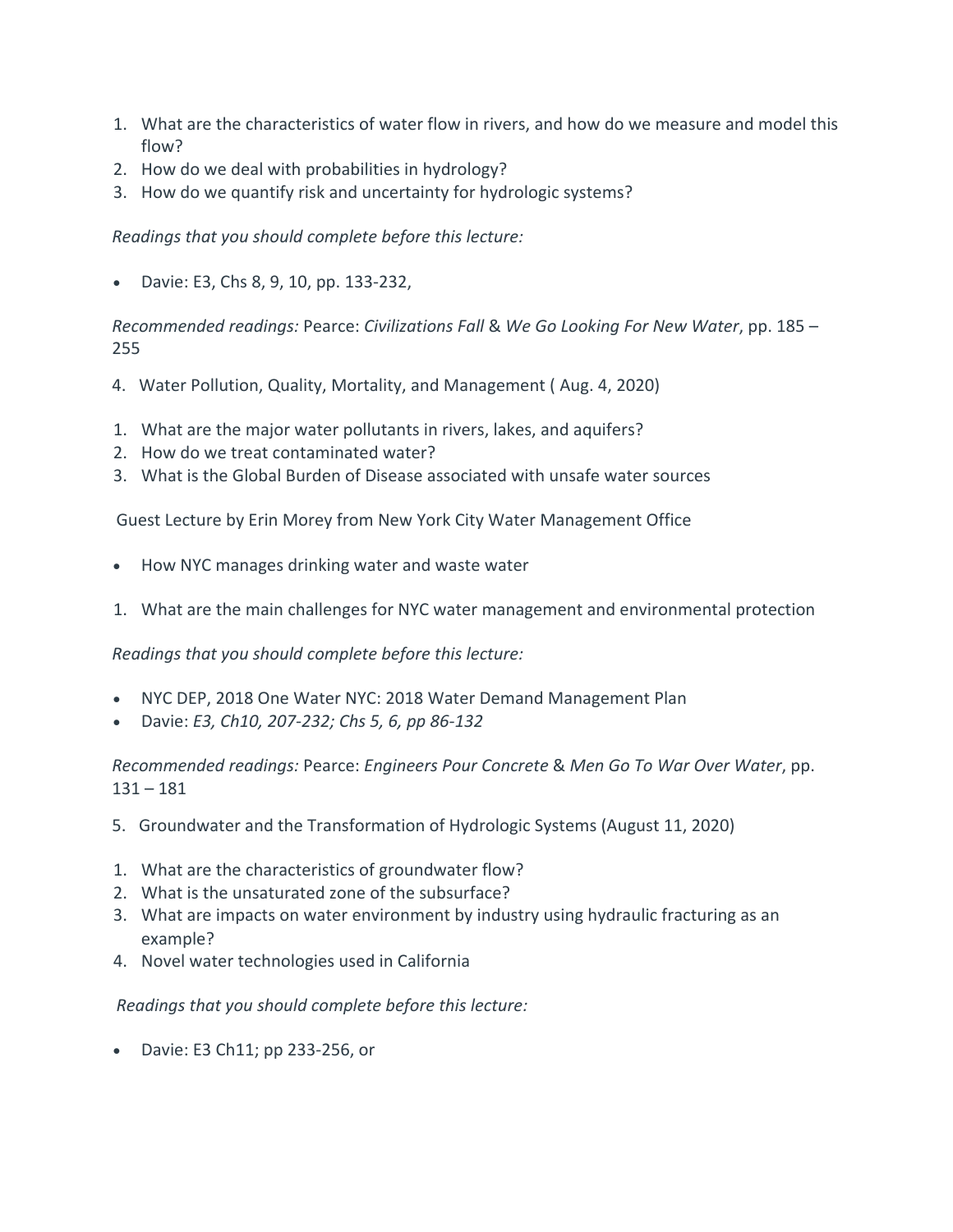*Recommended readings:* Pearce: *We Try To Catch The Rain* & *We Go With The Flow*, pp. pp. 131 – 181 and 259 – 311

6. Term Project Presentations (August 13, 2020)

## Textbook and Readings

All readings will be posted on Courseworks. You should read this material before each class (i.e. the readings should be done by start of lecture that it is associated with).

*Required book:* Fundamentals of Hydrology, Tim Davie, 2019 (3<sup>rd</sup> Edition)

You can have access to this book from Columbia Library Ebook website: https://clio.columbia.edu/catalog/14248993?counter=1Links to an external site.

*Recommended book:* When the rivers run dry: water, the defining crisis of the twenty-first century, Fred Pearce. 2006;

Other readings will be posted on Courseworks.

## Course Requirements

The major assignments of the course will include *four lab assignments,* two *in-class quizzes,* and a *final term project* (paper + presentation). Students are also expected to attend and participate in class.

## **Lab Assignments**

The lab assignments are designed to reinforce the basic concepts presented in class and to ensure that you master them. The labs will be available for the Lab Session on Tuesday morning and are due the Friday of that week (11:55 pm on Courseworks).

### **In-Class Quizzes**

Two in-class quizzes will cover the basic concepts of the course and encourage everyone to read the assignments. The quizzes will be short (about 5 multiple-choice questions each) based on the lecture material and the assigned readings. To do well, be sure to complete the assigned readings. *Grading*: The quizzes will be graded on a numerical grade scale from 0 to 100.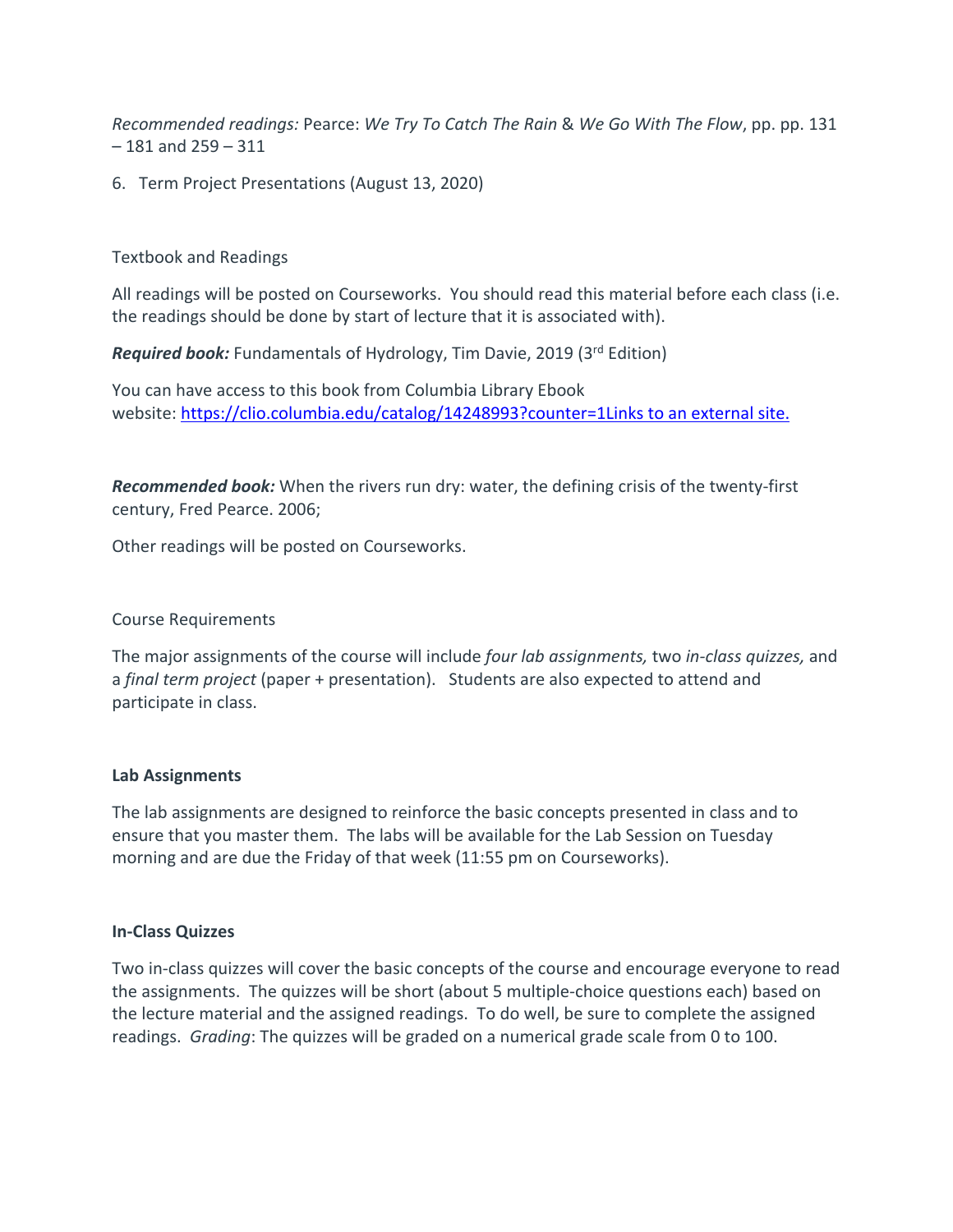# **Term Project**

The term project is your opportunity to apply hydrologic concepts from class to a water-related case study. The case study should be on a water-related issue that you and your colleagues find both interesting and important. In particular, you should include an analysis of hydrological data (e.g., precipitation, streamflow, groundwater, evapotranspiration) using methods introduced in class. Importantly, your data analysis should be used to answer a specific research question that your team identifies. Evaluation of the project will be based on how well you incorporate hydrologic concepts covered in the course into your analyses, the quality of your research question, and how effectively you communicate your findings in both your presentation and written report.

See the "Hydrology Term Project Guide" for details.

Evaluation/Grading

The relative contribution of each of the assignments to a student's total grade for the course is as follows:

| 4 hydrology labs            | $= 40%$ |
|-----------------------------|---------|
| Term paper and presentation | $= 40%$ |
| In-class quizzes            | $= 15%$ |
| Attendance/participation    | $= 5%$  |

Labs are graded on a scale ranging from 0 to 100. The project (including the presentation) will be graded on a letter grade scale from A+ to F. The final course grade will be computed using a weighted average of these scores.

Resources and Software Packages

Courseworks/Canvas will be used for communication of assignments, exams, course material, and other information throughout the course. You should be familiar with Microsoft Excel or equivalent software.

Policies and Expectations

Attendance, Late Assignments, and Missed Exam

You are expected to attend and participate in class. Assignments should be submitted in a timely manner, so that you will be able to understand and benefit from course content. *Late assignments will be penalized 10% per day of lateness.* A missed quiz will result in no credit for the quiz. Extenuating circumstances should be brought to my attention and will be handled on a case-by-case basis.

Academic Integrity and Community Standards